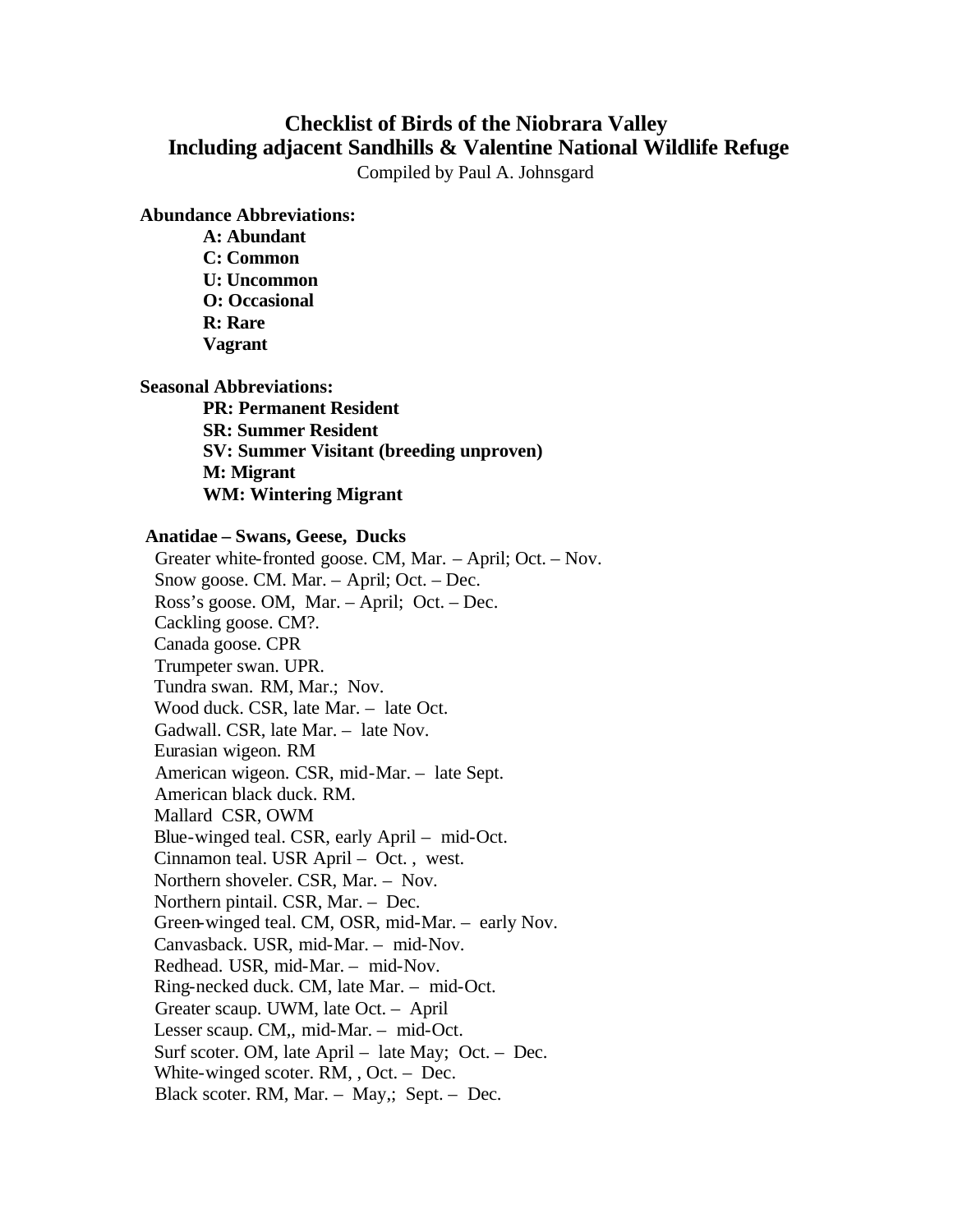Long-tailed duck. RM, Feb. – April; Oct. – Dec. Bufflehead. CM, mid-Mar. – late April; mid-Oct. – late Nov. Common goldeneye. CM, early Mar. – April; Nov. – Dec. Barrow's goldeneye. RM. Hooded merganser. UM, late Mar. – late Nov Red-breasted merganser. UM, late Mar. – late April; Nov. Common merganser. CM, Mar. – April; mid-Nov. – mid-Dec., Ruddy duck. *Oxyura* CSR, early April – mid-Nov.  **Phasianidae - Partridges, Grouse, Turkeys** Gray partridge. RPR Ring-necked pheasant. CPR Greater prairie-chicken. UPR Sharp-tailed grouse. CPR Wild turkey. CPR  **Odontophoridae – New World Quail** Northern bobwhite. UPR  **Gaviidae - Loons**  Pacific loon. RM, April - May; Oct. - Nov. Common loon. CM, Mar. – May; late Oct. – early Nov.  **Podicipedidae - Grebes**  Pied-billed grebe. CSR, early April – early Nov. Horned grebe. UM, mid-April – early May; Oct. – mid-Nov. Red-necked grebe*.* RM, April; Oct.–Nov. Eared grebe. USR, mid-April – mid-Oct. Western grebe. UCR, early May – early Oct. Clark's grebe. RSR, early May – early Oct.  **Pelecanidae – Pelicans** American white pelican. CSV, April – Oct.  **Phalacrocoracidae – Cormorants** Double-crested cormorant. CSR, mid-April – late Sept.  **Ardeidae – Bitterns; Herons** American bittern. CSR, early May – early Oct. Least bittern RSR, mid-May – mid-Aug. Great blue heron CSR, early April – mid-Oct. Great egret. RSR, late April – early Sept. Snowy egret. OSR, early May – mid-Aug. Little blue heron. OSR, early May – mid-Aug. Cattle egret. RSR, early May – late Aug. Green heron. CSR, late April – mid-Sept. Black-crowned night-heron. CSR, late April – early Sept Yellow-crowned night-heron. RSR. early May – early Sept.  **Threskiornithidae – Ibises; Spoonbills** White-faced ibis. RSR, April – Oct.  **Cathartidae – American Vultures** Turkey vulture. CSR, mid-April – late Sept.  **Accipitridae – Kites, Hawks, Eagles, Allies**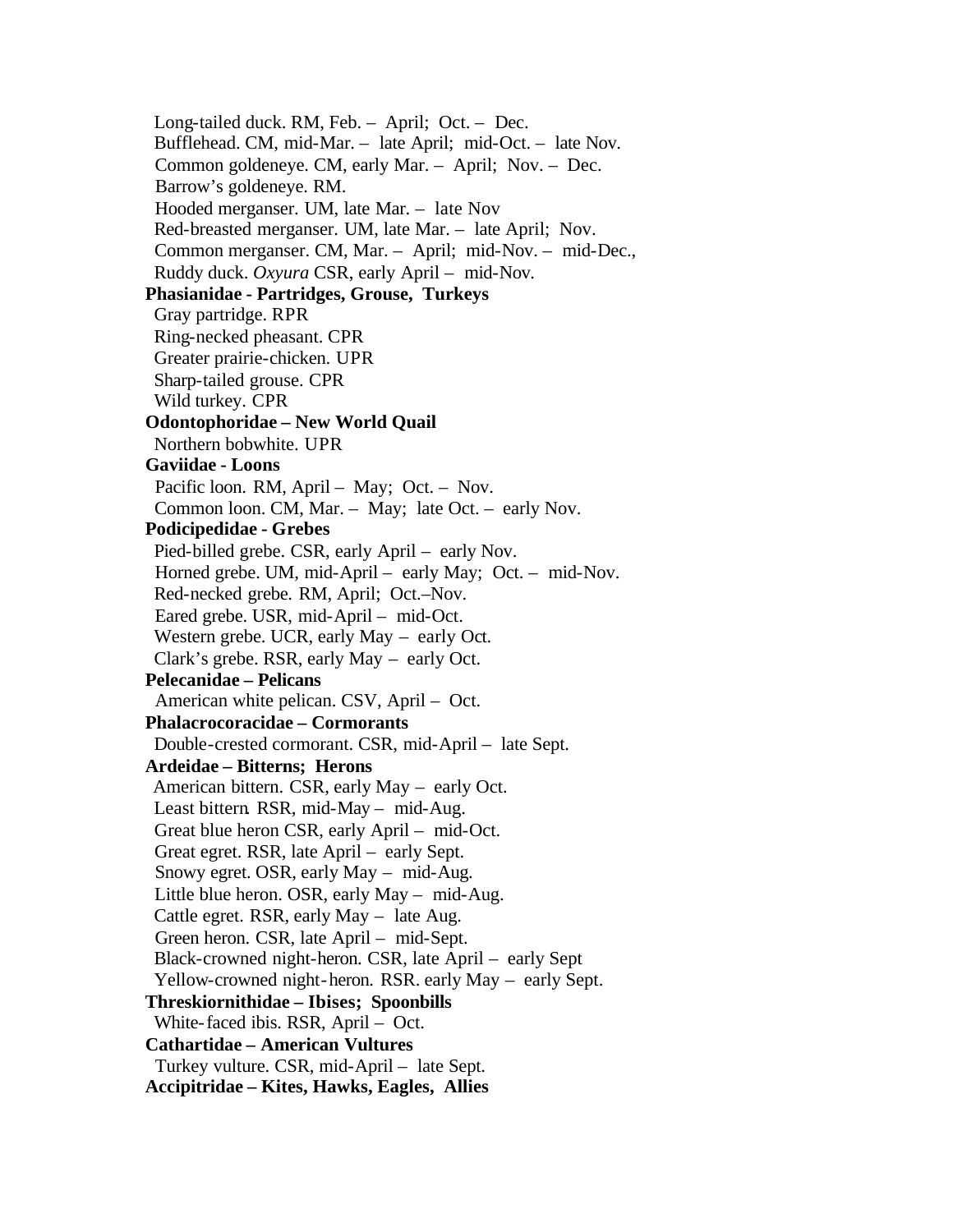Osprey. UM, late April – early May.; mid-Sept. – mid-Oct. Bald eagle. UWM, RSR Northern harrier. USR mid-Mar. – early Dec. Sharp-shinned hawk. CWM, RPR Cooper's hawk. UM, mid-Sept. – late April, RPR Northern goshawk. RWM, Sept. – late April. Red-shouldered hawk. RV Broad-winged hawk*.* RM, late April – mid-May; mid-Sept. – Oct. Swainson's hawk. CSR, mid-April – late Sept. Red-tailed hawk. CPR Ferruginous hawk. UPR Rough-legged hawk. CWM, early Nov. – late Mar. Golden eagle. UPR  **Falconidae – Falcons** American kestrel. CSR, OPR Merlin. UWM, Oct. – Mar.; RSR Prairie falcon. UPR Peregrine falcon. OM, mid-Sept. – late Mar.  **Rallidae - Rails, Gallinules, Coots** Virginia rail. USR, early May – mid-Sept. Sora. CSR, early May – late Sept. Common moorhen*.* OSR, mid-May – late Aug. American coot. CSR, late Mar. – early Nov.  **Gruidae – Cranes** Sandhill crane. CM, early Mar. – mid-April; early Oct. – early Nov. Whooping crane. RM, late Mar. – early May; mid-Sept. – early Nov.  **Charadriidae - Plovers** Black-bellied plover. CM, May; late Aug. – early Oct. American golden-plover. CM, May; late Sept. – mid-Oct. Snowy plover. RM, April – May; Aug. – Sept. Semipalmated plover. CM, May; mid-Aug. – mid-Sept Piping plover. OM RSR, east, mid-May – mid-Sept. Killdeer. CSR, mid-Mar. – mid-Oct.  **Recurvirostridae – Stilts; Avocets** American avocet. USR, late April – early Sept.  **Scolopacidae – Sandpipers; Phalaropes** Greater yellowlegs. CM, mid-April – May; mid-Aug. – Oct. Lesser yellowlegs. CM, mid-April – mid-May; mid-Aug. – early Oct. Solitary sandpiper. CM, early – mid-May; early Aug. – early Sept. Willet. *Catoptrophorus semipalmatus.* USR, late April – late Aug. Spotted sandpiper. CSR, early May – early Sept. Upland sandpiper. CSR, early May – late Aug. Whimbrel. RM, April – mid-May. Long-billed curlew. CSR, mid-April – mid-Aug. Hudsonian godwit. RM, late April – mid-May. Marbled godwit. UM; RSR , late April – mid Sept.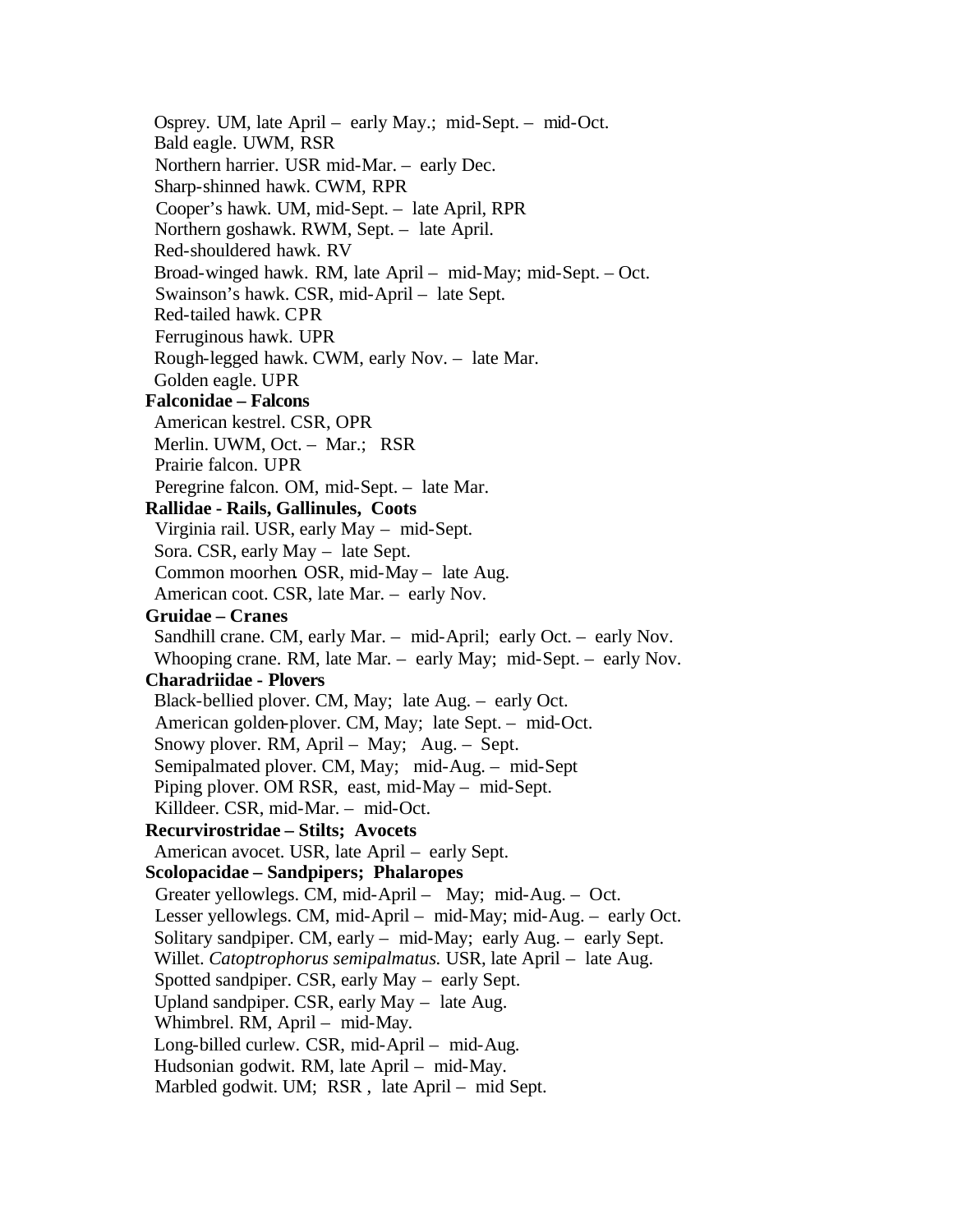Ruddy turnstone. RM, April-May. Red knot. RM, May; Sept. Sanderling. RM, early – mid-May; late Aug. – early Oct. Semipalmated sandpiper*.* CM, late April – mid-May; Aug. – Sept. Western sandpiper. CM, early – mid-May; mid-Aug. – early Sept. Least sandpiper. CM, May; early Aug. – mid-Sept. White-rumped sandpiper. CM, late April – mid-May; Aug, Baird's sandpiper. CM, mid-April – mid-May; mid-Aug. – early Oct. Pectoral sandpiper. CM, late April – mid-May; Sept.-Oct. Dunlin. RM, May; Sept. Stilt s; piper. CM, early – mid-May. mid-Aug. – mid-Sept. Buff-breasted sandpiper. RM, May; Sept. Short-billed dowitcher. RM, May; Aug.-Sept. Long-billed dowitcher. CM, early – mid-May; Aug. – Oct. Wilson's snipe. USR, mid-April – mid-Nov. American woodcock. USR, mid-April – mid-Oct. Wilson's phalarope. USR, early May – early Sept. Red-necked phalarope. UM, May; mid-Aug. – late Sept.  **Laridae – Gulls. Terns** Franklin's gull*.* CM, mid-April – mid-May; early Sept. – mid-Oct. Bonaparte's gull. RM, April-May; Sept.-Oct. Ring-billed gull. CSV , RWM California gull. RV Herring gull. USV. OWM Lesser black-backed gull. RV Caspian tern. RV, early May – mid-Sept. Common tern. UM, May; Sept. Forster's tern. USR, late April – mid-Sept. Least tern. USR, late May – mid-Aug. Black tern. USR, mid-May – early Sept.  **Columbidae – Pigeons, Doves** Rock pigeon. CPR Mourning dove. CSR late Mar. – early Nov.  **Cuculidae – Cuckoos; Anis** Black-billed cuckoo. OSR, late May – late Aug. Yellow-billed cuckoo. CSR, late May – mid-Sept.  **Tytonidae – Barn Owls** Barn owl. RPR  **Strigidae – Typical Owls** Eastern screech-owl. CPR Great horned owl*.* CPR Snowy owl. RWM, Nov. – April. Burrowing owl*.* RSR, late April – mid-Sept. Barred owl. RPR Great gray owl. RWM Long-eared owl. RPR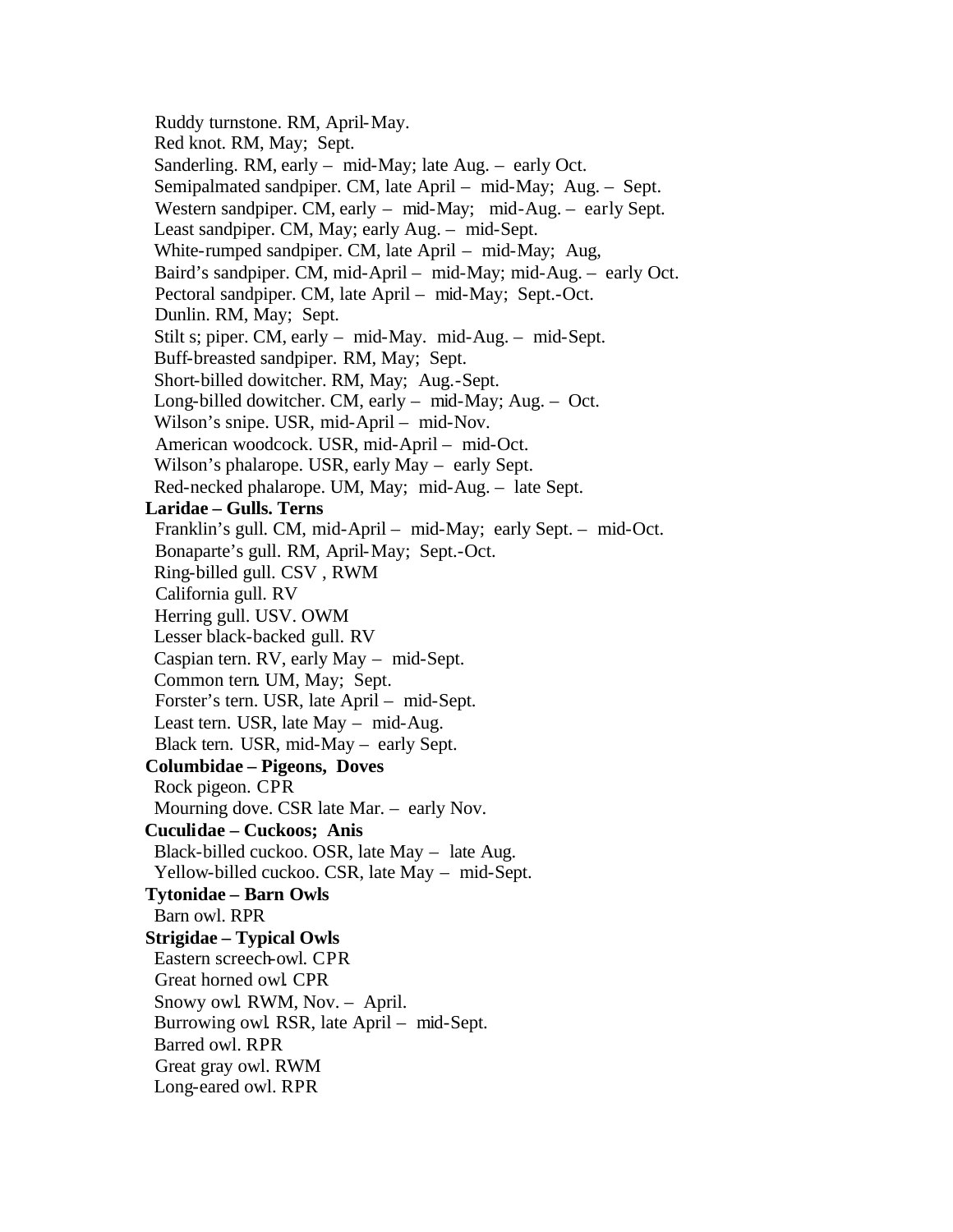Short-eared owl. UR  **Caprimulgidae – Goatsuckers** Common nighthawk*.* CSR, late May – mid-Sept. Common poorwill. USR, early May – early Sept. Whip-poor-will*.* USR, early May – early Sept.  **Apodidae - Swifts** Chimney swift. USR, late April – early Oct. White-throated swift. USR, mid-May – late Aug.  **Trochilidae – Hummingbirds** Ruby-throated hummingbird. UM; RSR, mid–May – mid-Sept Broad-tailed hummingbird. RM Aug.-Sept. Rufous hummingbird. RM, Aug.  **Alcedinidae - Kingfishers** Belted kingfisher. USR, mid-Mar. – mid-Nov.  **Picidae – Woodpeckers** Red-headed woodpecker*.* CSR, May – mid-Sept. Red-bellied woodpecker. UPR Downy woodpecker. CPR. Hairy woodpecker. CPR. Northern flicker. CPR.  **Tyrannidae – Tyrant flycatchers** Olive-sided flycatcher*.* UM, mid-May – late May; Sept. Western wood-pewee. USR, late May – early Sept. Eastern wood-pewee. USR, mid-May – mid-Sept. Yellow-bellied flycatcher. OM, May; Sept. Acadian flycatcher. RM, May; Aug. Alder flycatcher. RM. Willow flycatcher. CSR, mid-May – early Sept. Least flycatcher. CM, early – mid-May; Sept. Eastern phoebe. CSR, mid-April – late Sept. Say's phoebe*.* USR, mid-April – mid-Sept. Great crested flycatcher. USR,, late April – early Sept. , Cassin's kingbird. USR, early May – mid-Sept. Western kingbird. CSR, early May – early Sept. Eastern kingbird. CSR, early May – early Sept. Scissor-tailed flycatcher. OM; RSR, early May – mid-Sept.  **Laniidae - Shrikes** Northern shrike*.* UWM, early Nov. – mid-Mar. Loggerhead shrike. CSR, mid-April – mid-Sept.  **Vireonidae - Vireos** Bell's vireo. CSR, mid-May – early Sept. Blue-headed vireo. OM, early – mid-May; mid-Sept. – early Oct. Yellow-throated vireo. OM, early May – early Sept. Warbling vireo. CSR,, early May – early Sept. Philadelphia vireo. RM, mid-May – late May; late Aug. – Sept. Red-eyed vireo. USR, mid-May – early Sept.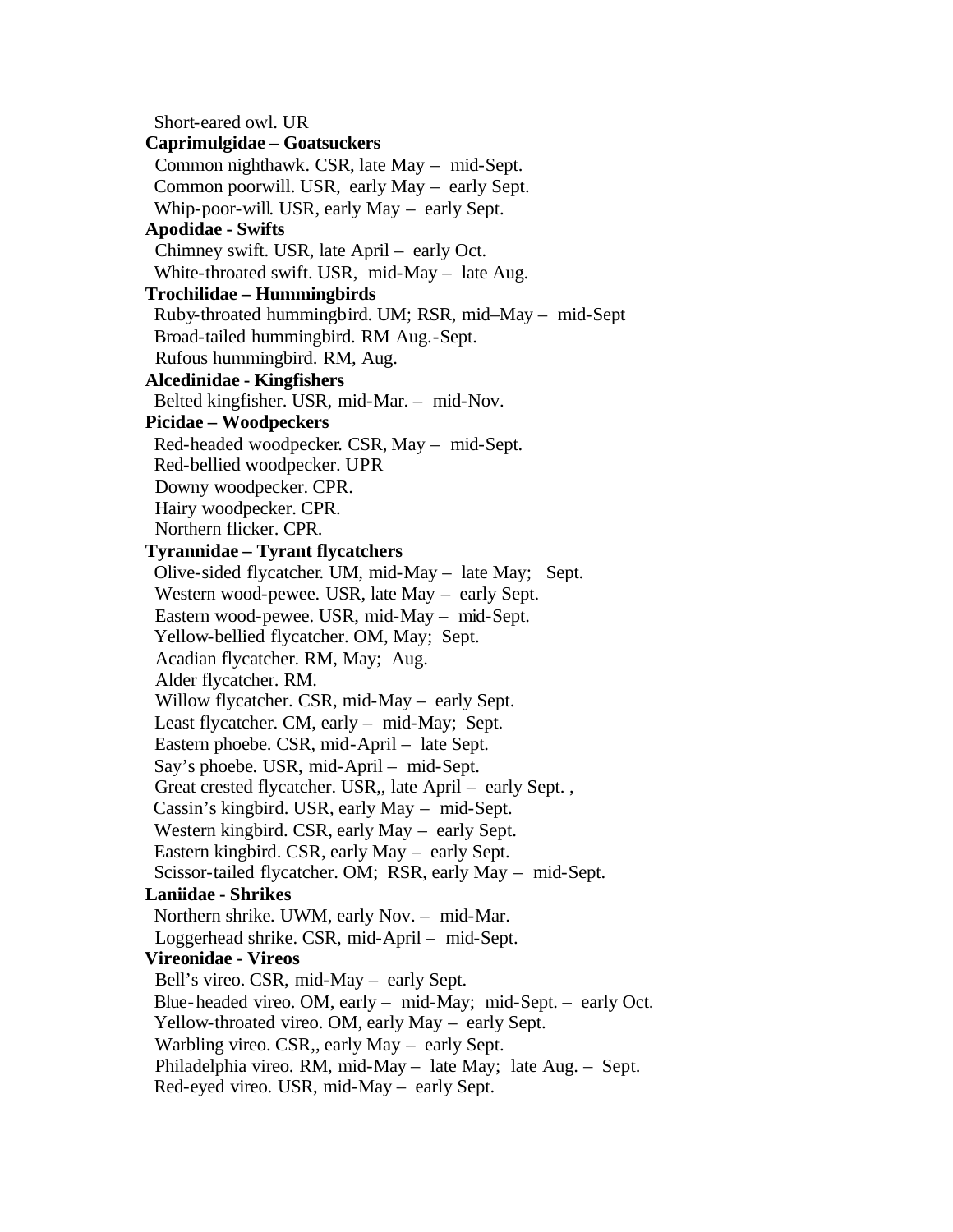**Corvidae – Jays, Magpies; Crows** Blue jay. CPR. Black-billed magpie. CPR American crow. CPR  **Alaudidae – Larks** Horned lark. CPR.  **Hirundinidae – Swallows** Purple martin. RSR, mid-April – late Aug. Tree swallow. USR, late April – mid-Sept. Northern rough-winged swallow. CSR, late April – early Sept. Bank swallow. CSR, early May – early Sept. Barn swallow. CSR, late April – late Sept. Cliff swallow. CSR, late April – early Sept. .  **Paridae – Titmice** Black-capped chickadee. CPR. Tufted titmouse. RV  **Sittidae – Nuthatches** Red-breasted nuthatch. CM, early Oct. – early April; OPR White-breasted nuthatch. CPR. Pygmy nuthatch. UPR  **Certhiidae – Creepers** Brown creeper. UPR.  **Cinclidae – Dippers** American dipper. RM  **Troglodytidae – Wrens** Rock wren. USR, early May – late Oct. Bewick's wren*.* RV House wren. CSR, late April – late Sept. Winter wren. RWM, mid-Oct. – mid-April. Sedge wren. USR, early May – late Sept. Marsh wren. USR, early May – early Oct.  **Regulidae – Kinglets** Golden-crowned kinglet. CWM, mid-Oct. – mid-April. Ruby-crowned kinglet. CM, April – mid-May; Sept. – Oct.  **Turdidae – Thrushes, Allies**  Eastern bluebird. USR, late Mar. – early Nov. Mountain bluebird. USR, April – Oct. Townsend's solitaire. CWM, Sept. – Mar. Veery. UM, May; Sept. Gray-cheeked thrush. CM, May; Sept. Swainson's thrush. CM, May; Sept. Hermit thrush. UM, May; Sept. Wood thrush. CM, USR, mid-May – mid-Sept. American robin. CSR, late February – mid-Dec.  **Mimidae – Mockingbirds, Thrashers** Gray catbird. Rare – USR, mid-May – late Sept.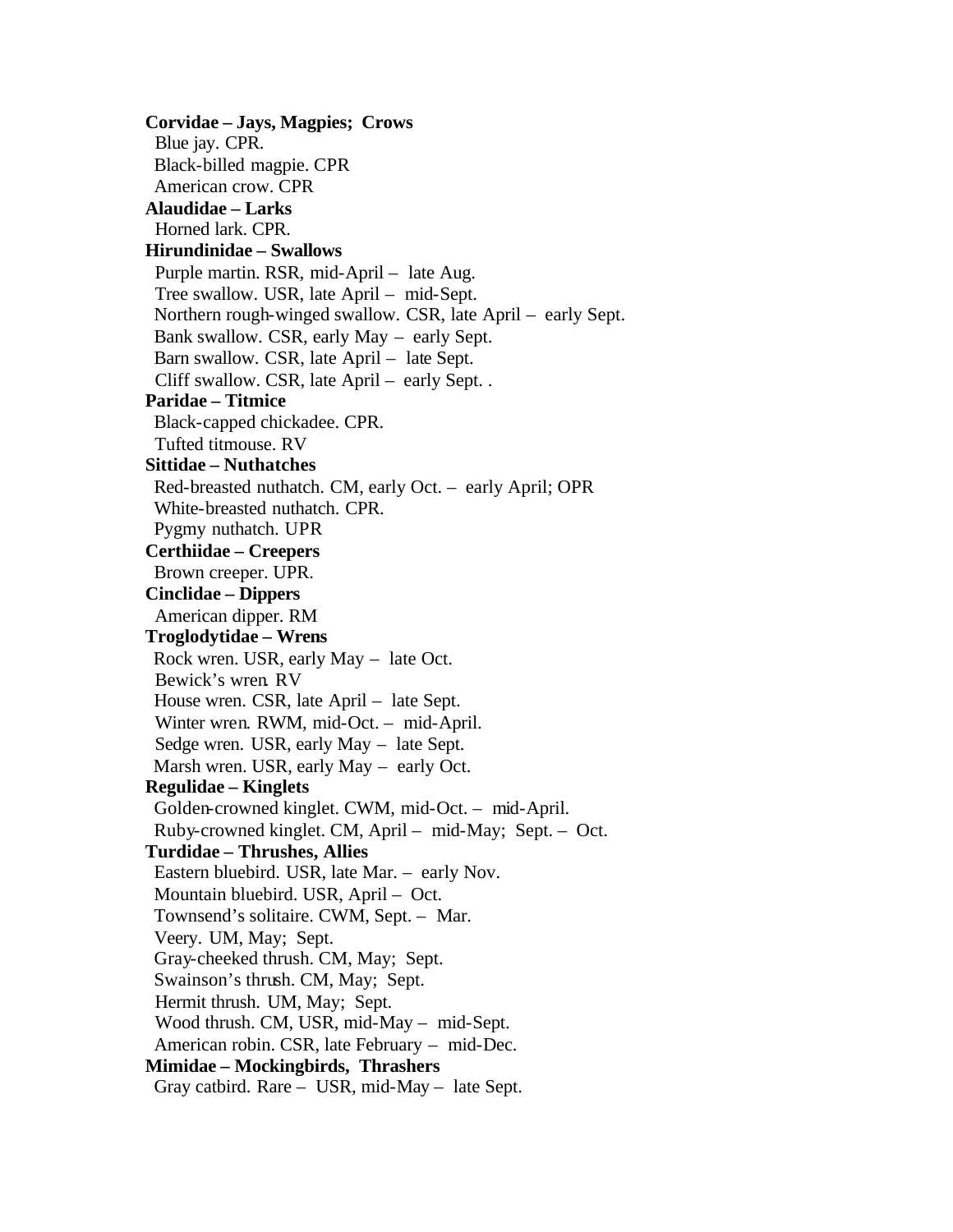Northern mockingbird. RSR, early May – mid-Sept. Sage thrasher., mid-April – mid-Sept. Brown thrasher. CSR, late April – late Sept.  **Sturnidae – Starlings** European starling. APR  **Motacillidae – Pipits** American pipit. CM, April; Oct. Sprague's pipit. RM, April; Sept. – Oct.  **Bombycillidae – Waxwings** Bohemian waxwing. RWM late Nov. – late Feb. Cedar waxwing. USR, late Feb. – early Oct.  **Parulidae – Wood warblers** Blue-winged warbler. RM, May; Aug.-Sept. Tennessee warbler. CM, early – late May; Sept. – Oct. Orange-crowned warbler. CM, late April – mid-May; Sept. – Oct. Nashville warbler. CM, early – mid-May; mid-Sept. – Oct. Northern parula. RM, May; Sept. Yellow warbler*.* CSR, early May – early Sept. Magnolia warbler. CM, May; early Sept. – early Oct. Chestnut-sided Warbler. CM, May; early – late Sept. Black-throated blue warbler. Casual migrant, May; Sept. Yellow-rumped warbler. CSR, late April – late Oct. Black-throated green-warbler*.* RM, May; mid-Sept. – early Oct. Blackburnian warbler. UM, May; early Sept. – early Oct. Pine warbler. Casual migrant, May; Sept. Palm warbler. UM, May; Sept. Bay-breasted warbler. UM, May; Sept. Blackpoll warbler. UM, May; Sept. Cerulean warbler. RM, May; Sept. Black-and-white warbler. USR, early May – mid-Sept. American redstart. USR, early May – early-Sept. Ovenbird USR, mid-May – mid-Sept. Northern waterthrush. RM, May; Sept. Connecticut warbler. RM, May; Sept. Mourning warbler. UM, May; early Sept. – early Oct. MacGillivray's warbler. OM, May; Sept. Common yellowthroat. CSR, early May – mid-Sept. Hooded warbler. RM, May; Aug.–Sept. Wilson's warbler. CM, May; Sept. Canada warbler. UM May; Sept. Yellow-breasted chat. CSR, mid-May – early Sept.  **Thraupidae – Tanagers** Scarlet tanager*.* USR, mid-May – Sept. Western tanager. USR, mid-May – late Aug.  **Emberizidae – Towhees, Sparrows, Longspurs** Green-tailed towhee. RM, May; Sept.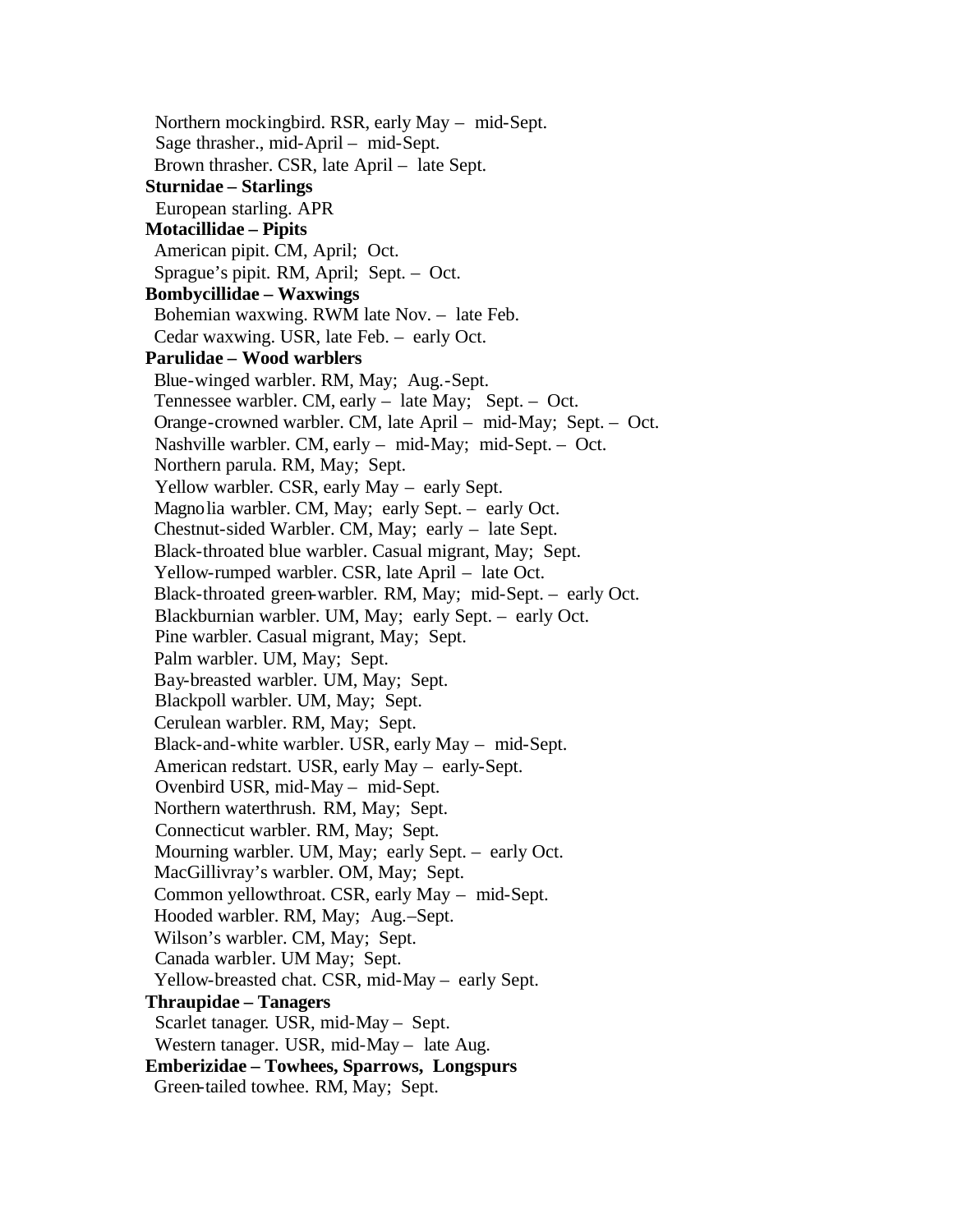Eastern towhee. USR, late April – mid-Oct. Spotted towhee. USR, late April – mid-Oct. Cassin's sparrow. RSR American tree sparrow. CWM, late Oct. – early April. Chipping sparrow. CSR, late April – early Oct. Clay-colored sparrow. CM, May; mid-Sept. – early Oct. Brewer's sparrow. OSR Field sparrow. CSR, mid-April – early Oct Vesper sparrow. USR, mid-April – early Oct. Lark sparrow*.* CSR, early May – early Sept. Lark bunting. CSR, early May – late Aug. Savannah sparrow. CM; RSR?, late April – mid-Sept. Baird's sparrow. RM, April-May; late Sept. – mid-Oct. Grasshopper sparrow. CSR, early May – early Sept. Le Conte's sparrow. RM, late April – early May; Sept. – Oct. Nelson's sha rp-tailed sparrow. RM, May; Oct. Fox sparrow. UM, late Mar. – mid-April; mid-Oct. – mid-Nov. Song sparrow. CSR, early April – late Dec. Lincoln's sparrow. UM, late April – mid-May; Sept. – Oct. Swamp sparrow. USR, late April – late Oct. White-throated sparrow*.* CWM, early Oct. – mid-May. Harris's sparrow. CWM, early Oct. – mid-May. White-crowned sparrow. CWM, early Oct. – mid-May. Dark-eyed junco. CWM early Oct. – late Mar., OPR McCown's longspur. USR, early April – early Oct. Lapland longspur. CWM, mid-Nov. – late Feb. Chestnut-collared longspur. USR, mid-April – early Oct. Snow bunting*.* OWM, mid-Nov. – mid-Feb.  **Cardinalidae – Cardinals, Grosbeaks, Allies** Northern cardinal*.* CPR. Rose-breasted grosbeak. CSR, early May – mid-Sept. Black-headed grosbeak. CSR, mid-May – late Aug. Blue grosbeak. CSR, mid May – late Aug. Lazuli bunting. USR, mid-May – late Aug. Indigo bunting. USR, mid-May – late Aug. Dickcissel. CSR, mid-May – late Aug.  **Icteridae – Meadowlarks, Blackbirds, Orioles, Allies** Bobolink. CSR, mid-May – mid-Aug. Red-winged blackbird. CSR, early Mar. – late Nov. Eastern meadowlark. USR, early April – mid-Oct. Western meadowlark. CSR, early Mar. – late Oct. Yellow-headed blackbird. CSR, April – mid-Sept. Rusty blackbird. UM, late Mar. – mid-April; Nov. – Dec. Brewer's blackbird. USR, mid-April – early Nov. Common grackle. CSR, late Mar. – late Oct. Brown-headed cowbird. CSR, mid-April – early Oct.